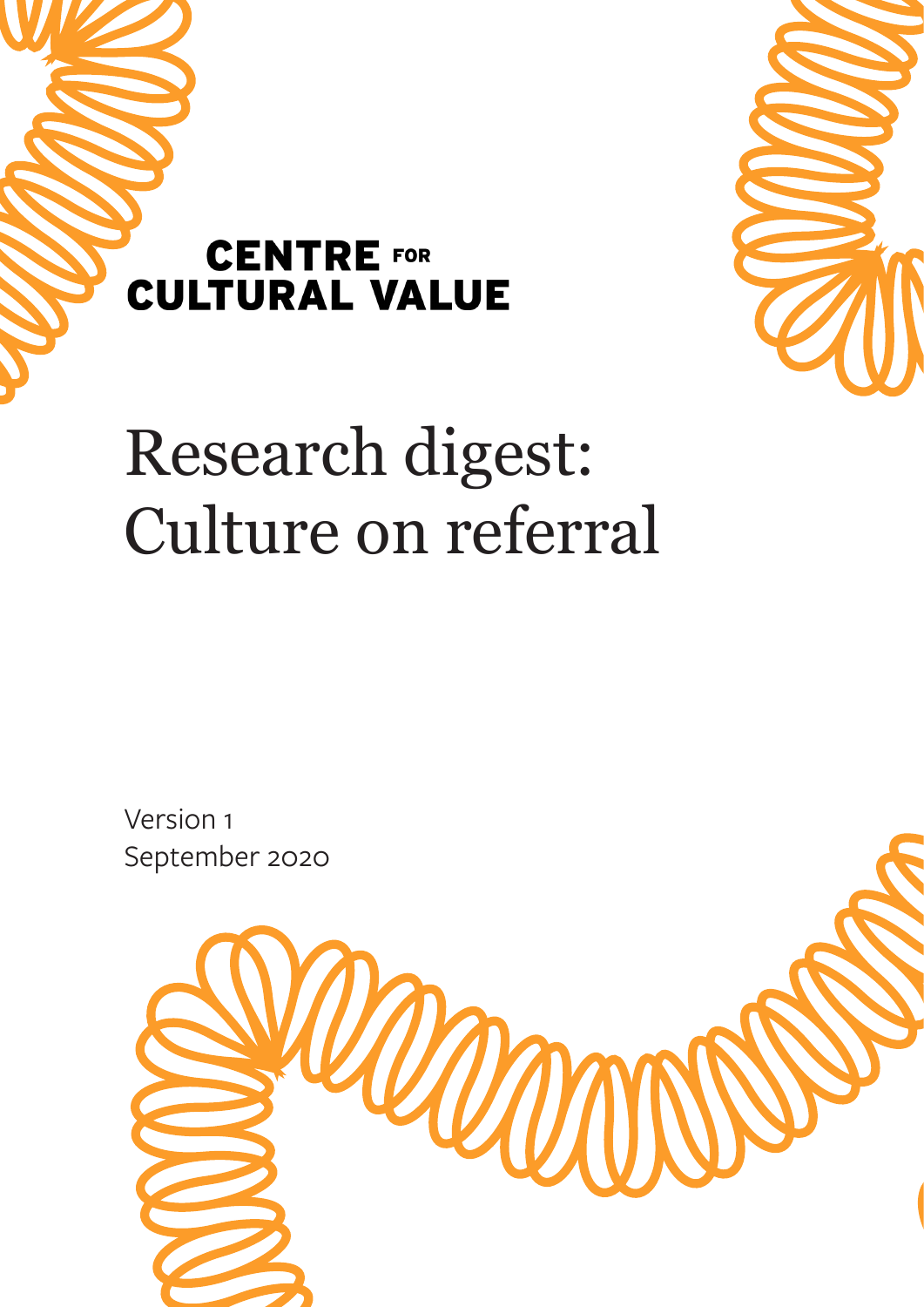### **About the Centre for Cultural Value**

The Centre for Cultural Value is building a shared understanding of the differences that arts, culture, heritage and screen make to people's lives and to society. We want cultural policy and practice to be shaped by rigorous research and evaluation of what works and what needs to change. To achieve this, we are working in collaboration with partners across the UK to:

- Make existing research more relevant and accessible so its insights can be understood and applied more widely.
- Support the cultural sector and funders to be rigorous in their approaches to evaluation and to foster a culture of reflection and learning.
- Foster an evidence-based approach to cultural policy development.

Our approach is primarily pragmatic: we want empirical research to drive decisions about cultural funding, policy, management, engagement and evaluation.

Based at the University of Leeds, the Centre's core partners are The Audience Agency and the Universities of Liverpool, Sheffield, York and Queen Margaret University, Edinburgh. The Centre is funded by the Arts and Humanities Research Council (part of UK Research and Innovation), Paul Hamlyn Foundation and Arts Council England.

### **About our research digests**

Our research digests are based on a rapid assessment of published literature (both peer-reviewed and nonacademic) to present a 'snapshot' of cultural value research across a number of core theme that have been developed through consultation with stakeholders. The reviews present an overview of key findings, what we know for certain, where there is emerging evidence and where further research is needed. We use the evidence gained through the review process to make conclusions about the current state of the evidence, and what implications this has going forwards.

Other formats of this document are available on request. If you require an alternative format, please contact: [ccv@leeds.ac.uk](mailto:ccv%40leeds.ac.uk%20%20?subject=) 

This publication is licensed under the terms of a [Creative Commons Attribution-Non-commercial-Share-](https://creativecommons.org/licenses/by-nc-sa/4.0/)[Alike 4.0 International license.](https://creativecommons.org/licenses/by-nc-sa/4.0/) It is available to be used, shared, and adapted for non-commercial activity. Please credit the copyright holder Centre for Cultural Value

Any enquiries regarding this publication should be sent to us at cov@leeds.ac.uk

Research digest prepared by Dr Robyn Dowlen for the Centre for Cultural Value.

If you want to cite this work, please use: Dowlen, R. 2020. Research Digest: Culture on Referral. Version 1, September 2020. Leeds: Centre for Cultural Value.

© Centre for Cultural Value 2020

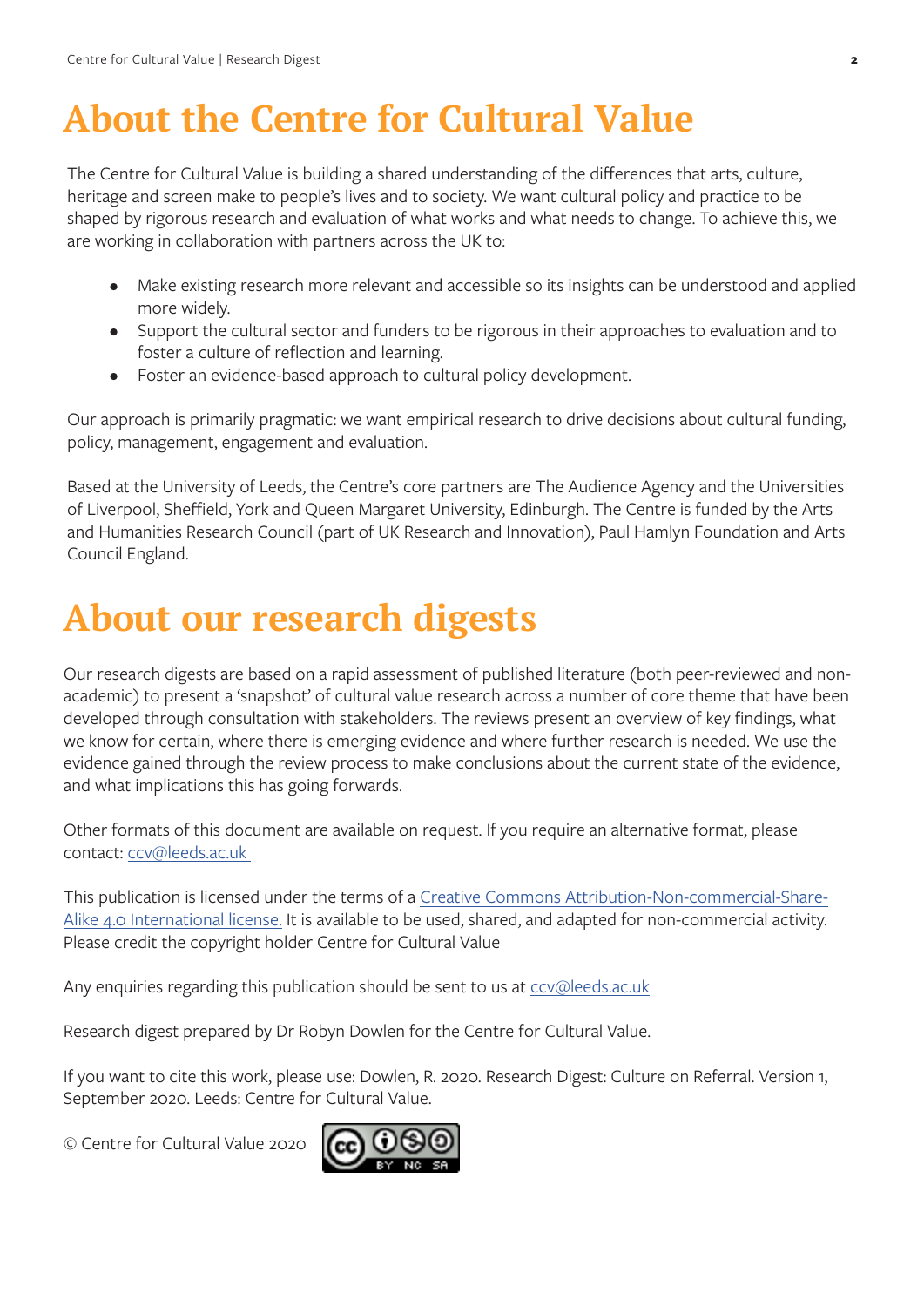#### **Contents**

| <b>Highlights</b>                     | 4              |
|---------------------------------------|----------------|
| <b>Background</b>                     | 5              |
| <b>Methods</b>                        | 5              |
| What we included                      | 5              |
| What we didn't include                | 5              |
| <b>Overview: Culture on referral</b>  | 6              |
| <b>Findings</b>                       | 7              |
| What do we know for certain?          | $\overline{7}$ |
| Where is there growing evidence?      | 8              |
| Where is further research needed?     | 9              |
| <b>Conclusions and implications</b>   | 9              |
| <b>Next steps</b>                     | <b>10</b>      |
| <b>Studies included in the review</b> |                |
| <b>Glossary</b>                       | 12             |
| <b>Table of studies</b>               |                |

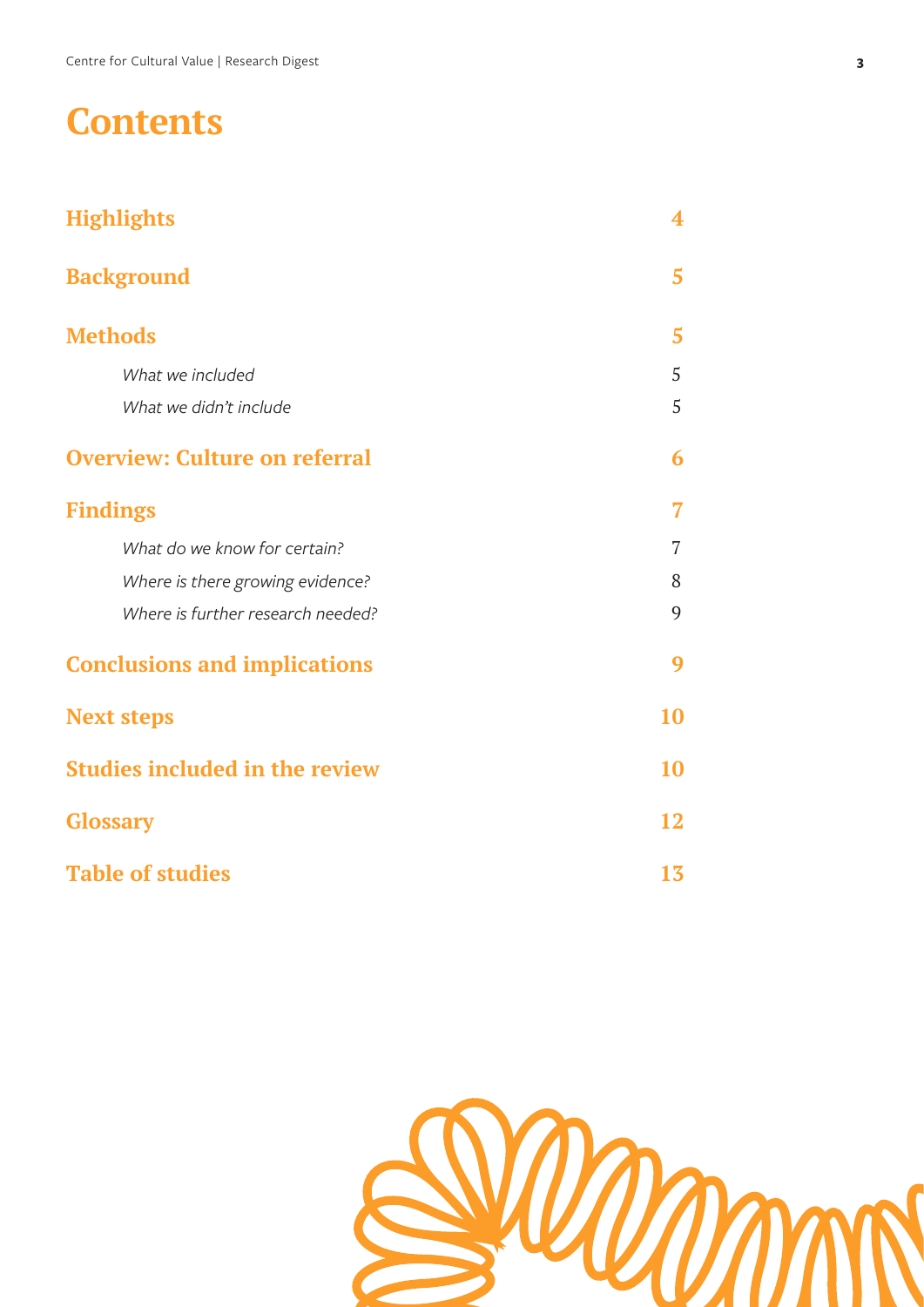# <span id="page-3-0"></span>**Highlights**

In recent years, culture on referral programmes have been gaining increased popularity in both cultural and health sectors as a way of addressing health and wellbeing needs. We sought to understand what evidence there is at present to support or challenge the value of culture on referral programmes on physical/mental health and/or wellbeing.

We identified *only* 13 peer-reviewed studies which examined impacts and outcomes relating to cultural on referral programmes. Across these published studies, the majority of participants were referred due to mild-to-moderate stress, depression or anxiety, and participants were largely female, white and over the age of 50. The most commonly reported programme types were participatory groups using 'mixed-visual' or 'mixedcreative' participatory arts with the most commonly reported programme length being 10 weeks, with one session per week of 2-hours.

All 13 studies showed positive and outcomes on participants' wellbeing, with participants reporting feeling more confident, less socially isolated and having better self-esteem. However, these studies predominantly had small sample sizes and did not compare to a control group, meaning it is difficult to determine whether changes in wellbeing were due to the culture on referral programme itself, or whether they were due to factors relating to increased social contact in the group settings within which all of the programmes were delivered.

Overall, while there is promising evidence that there is a positive role for culture on referral programmes in improving wellbeing outcomes, there is a need to understand the *specific* value of culture on referral programmes compared to other group-based activities. There is also a need to understand the role of *specific* cultural on referral programmes, such as dance or visual participatory arts, and which of these programmes is most appropriate for differing health and wellbeing needs.

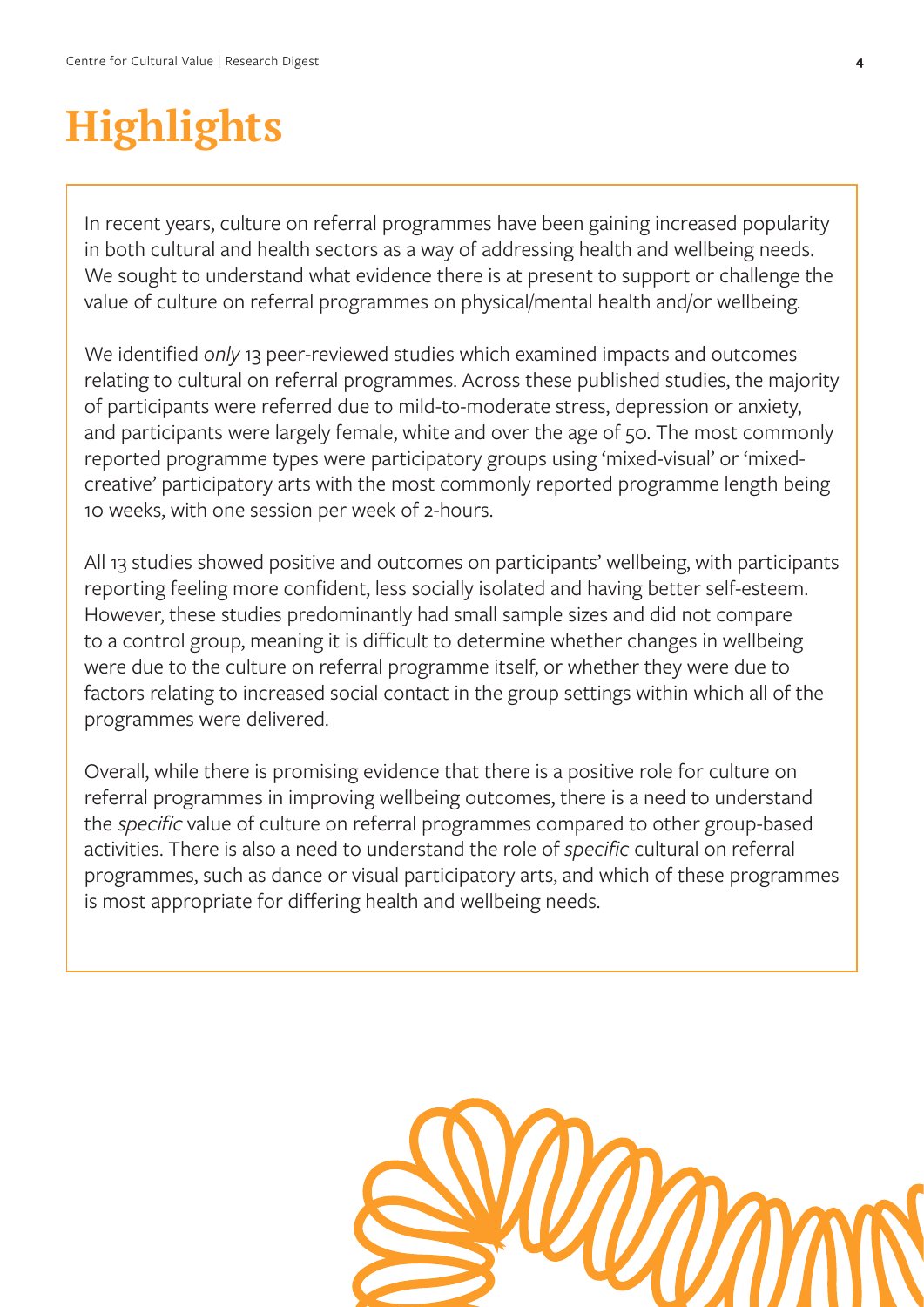#### <span id="page-4-0"></span>**Background**

In recent years, culture on referral programmes have been gaining increased popularity in both cultural and health sectors as a way of addressing health and wellbeing needs. We sought to evaluate the evidence surrounding the value of culture on referral programmes and how they might contribute to improved health and wellbeing outcomes and impacts through synthesising and appraising evidence published since 2010. This rapid review of the literature was conducted between October and December 2019 and was updated ahead of publication in September 2020. This review was conducted as part of our synthesis of research relating to our Culture, Health and Wellbeing theme.

#### **Methods**

We conducted a rapid review of the academic literature that has been published since 2010 in order to gain a snapshot of the recent evidence relating to culture on referral. We used a systematic approach to identify relevant literature, using academic databases as well as the [Repository for Arts and Health Resources.](https://www.artshealthresources.org.uk/)

#### **What we included**

We included peer-reviewed, primary research that was published in English between 2010 and 2020. We only included studies that were delivered by cultural organisations, cultural practitioners, or community groups. The focus of the programme had to be centred around cultural activity/participation (e.g. visual arts workshops, choir rehearsals) and had to have primary outcomes relating to physical health, mental health, and/or wellbeing.

#### **What we didn't include**

We did not include studies which included creative arts therapies. While we recognise the vital work of creative arts therapists, the focus of this review was on the impacts and outcomes of work produced/ supported by the arts, cultural, heritage and screen sectors.

#### **What questions did we ask?**

We asked the following questions to guide our analysis of the literature:

- 1. What evidence is there to support or challenge the impacts/outcomes of culture on referral programmes on physical/mental health and wellbeing?
- 2. How are the impacts/outcomes of culture on referral programmes researched and evaluated?
- 3. What are the perceived strengths/limitations of the research?
- 4. What are the current gaps in understanding and what does future research need to focus on?

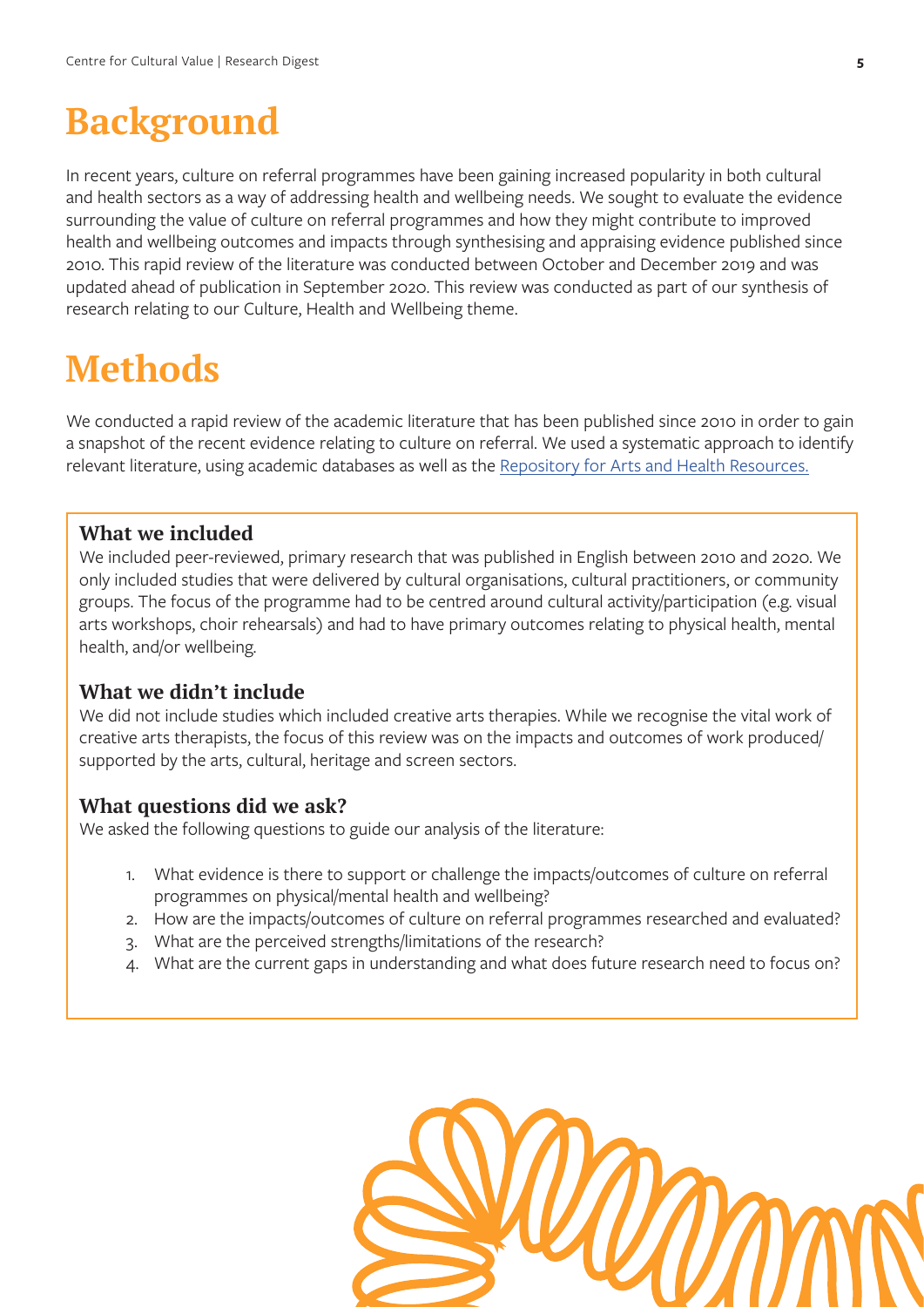#### <span id="page-5-0"></span>**Overview: Culture on referral**

Culture on referral (also known as arts on prescription) is the process by which a GP or other health/social care professional, local agency (including cultural organisations and community groups) refers a person to an arts or cultural programme. These referrals sit within the broader movement of 'social prescribing', which refers to a broad range of non-medical referrals designed to improve health and wellbeing (e.g. physical exercise, financial support, social activity). It is also possible for people to self-refer to programmes, with many cultural organisations advertising these programmes within their local communities and online.

[NHS England](https://www.england.nhs.uk/personalisedcare/social-prescribing/) states that social prescribing has beneficial impacts for a wide range of people, but particularly those who:

- have one or more long-term conditions (e.g. chronic pain)
- have challenges relating to their mental health (e.g. stress, depression, anxiety)
- are experiencing social isolation or feel lonely
- have complex social needs

In order to access a culture on referral programme, a person will typically be referred by a GP or other health/social care professional or local agency to a link worker. Link workers can be employed by a wide range of organisations including those run by the voluntary sector, local authorities or primary care networks. Link workers have strong connections within the community they work in and a vast understanding of programmes that are available to referrals within the local community. Other job titles that fall under the umbrella term of link worker include 'community navigator' and 'social prescriber'.

A link worker will work with the person to co-create a personalised 'prescription' which is based on the person's needs, interests and preferences. In the specific context of culture on referral programmes, the link worker would then introduce the person to a local cultural organisation delivering a dedicated programme with the aim of improving the person's specific health or wellbeing needs. It must be noted that a link worker's role is to find the most appropriate programme based on the persons interests and health/ wellbeing needs, so this means that a cultural programme will be one of many offerings for a person to choose from.

Once referred, the person will take part in a programme over a set number of weeks. For those who have been referred by a GP or health/social care professional they will be followed-up after the referral with regards to their health and/or wellbeing needs. If a person requires a further referral, they will be rereferred to the link worker by their GP to develop a new 'prescription'.

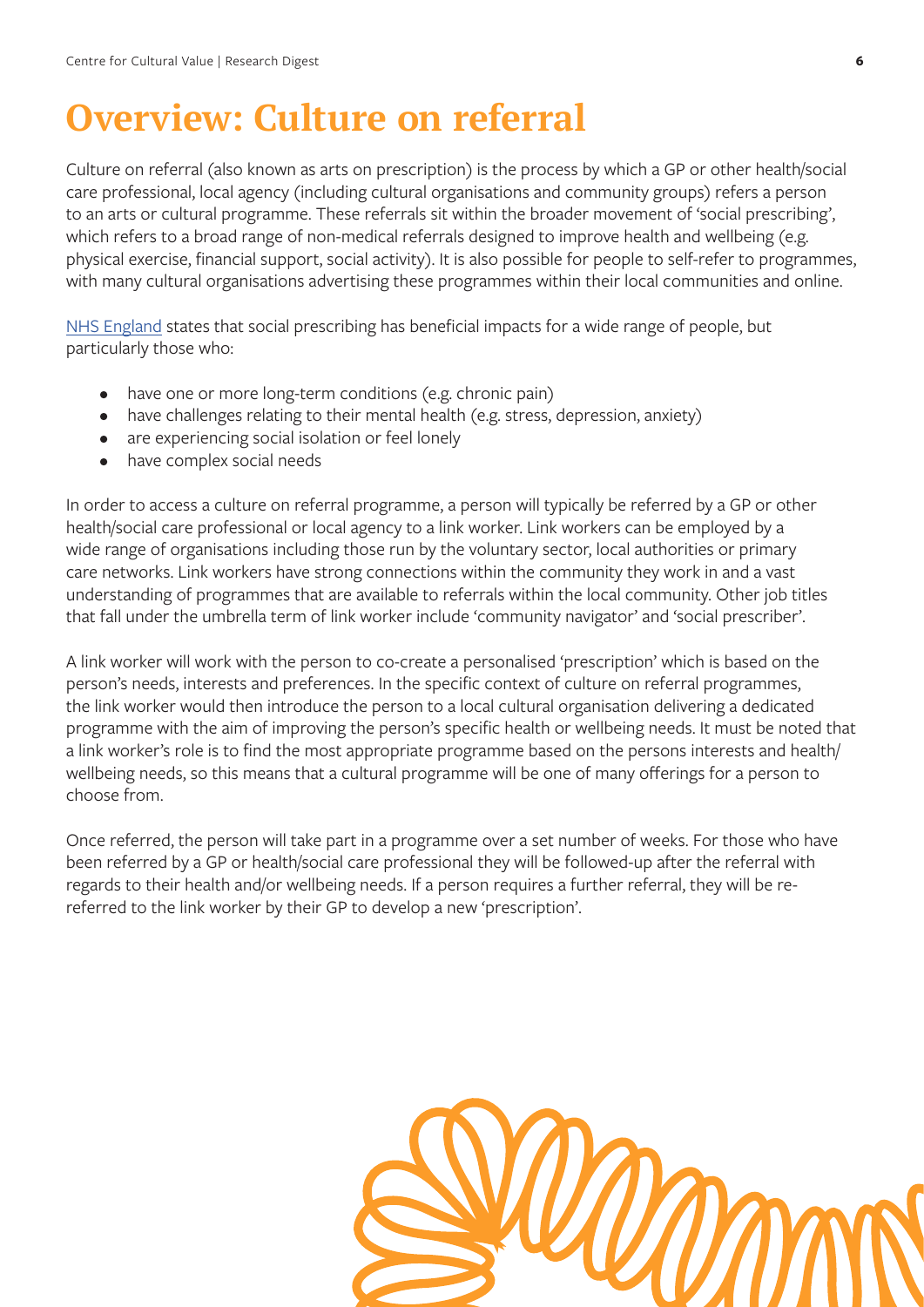### <span id="page-6-0"></span>**Findings**

We identified 13 peer-reviewed journal articles which investigated outcomes and impacts relating to culture on referral programmes (see [Table of Studies](#page-12-0) for more information). Eleven studies were conducted in England, with one in Denmark and one in Australia. Across studies there were several characteristics shared by the participants who took part, but it must be noted that many studies did not report participant characteristics beyond gender, age and reason for referral. However, with the data available, most participants were reported as being:

- were referred to the cultural programme due to mild-to-moderate stress, depression or anxiety  $(9/13)$
- self-identified as female (75%)
- were aged 50+ on average, with a range between 25 and 94

The most commonly reported activity type reported was participatory mixed visual/creative arts, which included creating new paintings, photographs and poems. While many of the studies aimed their programme more generally at those with mental health challenges, there were three examples of projects which were specifically aimed at older people (65+). The most commonly reported programme length was 10 weeks, with the shortest being 8 weeks and longest being 6 months.

Researchers used several methods to understand the impacts and outcomes of culture on referral programmes. Five studies were purely qualitative (using interviews and focus groups), four were purely quantitative (using standardised wellbeing measures), and four used mixed-methods (using a combination of questionnaires and interviews/focus groups). In general, there was poor reporting of specific research questions, but the focus of most studies was on understanding short-term changes in wellbeing across the duration of the culture on referral programmes.

#### What do we know for certain?

All studies that used a standardised measure of wellbeing (such as the Warwick Edinburgh Mental Wellbeing Scale and Museum Wellbeing Measure for Older Adults) demonstrated positive differences in scores at the beginning of a culture on referral programme compared to the end of the programme. This suggests that there was meaningful positive change in wellbeing as a result of taking part in culture on referral programmes.

For studies that used qualitative methods, a range of benefits were reported by participants. Across studies it was most commonly reported that culture on referral programmes were seen to enable participants to become more confident and improved their self-esteem. Participants also reported that they felt less socially isolated and lonely as a result of taking part. It was noted by participants that they felt supported by others in the group who had similar experiences with mental health challenges, stressing the importance of peer-support and the opportunity to develop new friendships within the context of the programmes.

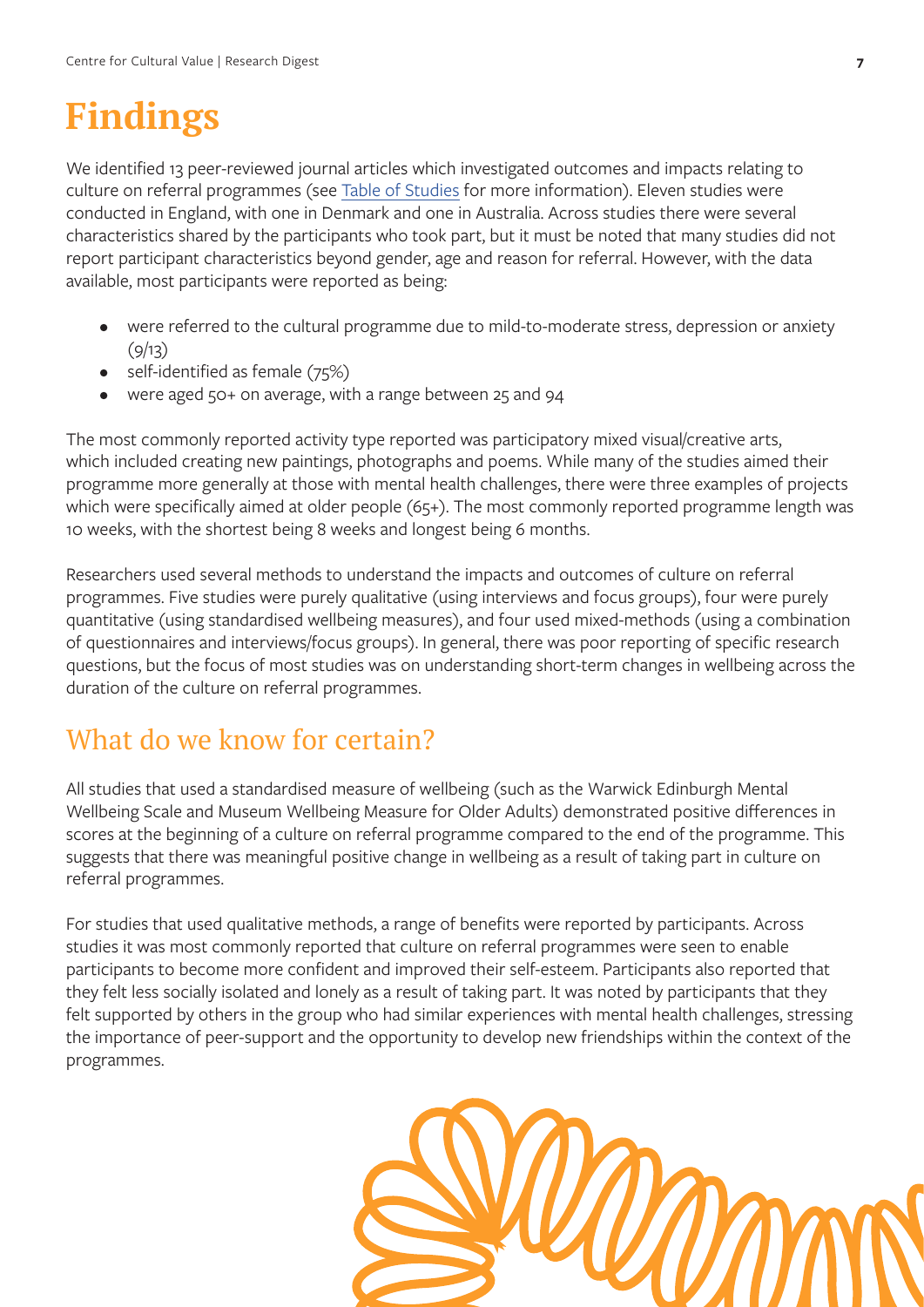<span id="page-7-0"></span>Participants enjoyed the opportunity to be creative and felt a sense of pride and achievement in being able to meet their creative goals. Taking part also led to participants feeling calmer and more relaxed. Participants reported that taking part in programmes led to improvements in their mood and decreased their feelings of anxiety.

Although we can say with some certainty that culture on referral programmes had a positive impact on wellbeing, it must be noted when interpreting these findings that most of these studies had small sample sizes and did not compare to a control group of participants not enrolled on a culture on referral programme. It was therefore not always clear whether the changes in wellbeing were as a result of the culture on referral programme itself or whether they were due to factors relating to increased social contact in the group settings within which all of the programmes were delivered. For example, in a number of studies participants reported that they developed 'new friendships' but it is difficult to determine whether art and culture played an active role in enabling friendships to develop or whether it was the fact that people took part in an activity as part of a group. In other words, would we see similar outcomes in a group setting without art and culture?

#### Where is there growing evidence?

There is growing evidence that culture on referral programmes act as stepping-stones to other activities. For example, in some studies it was reported that participants went on to set up their own art groups and engaged more with arts and culture within their daily lives. Furthermore, some participants went on to enrol in further educational opportunities, such as college courses. As many of the studies did not formally follow-up with participants after the end of the programmes it seems important going forwards that the 'ripple effects' that may occur as a result of taking part in culture on referral programmes are investigated further. This may give greater insight into the lasting benefits of taking part beyond short-term changes in wellbeing scores.

#### Where is further research needed?

Most studies did not describe the culture on referral programme in enough detail. This meant that focus was firmly placed on outcomes over the creative process that participants engaged with as part of their referral. This makes it difficult to disentangle the impacts of the culture on referral programme compared to a group activity that does not involve cultural engagement/participation or compares between different types of cultural activity. More research is therefore necessary to understand the specific value of arts and culture within culture on referral programmes, and this can only be illuminated through an in-depth investigation of the creative process as well as measuring outcomes relating to health and wellbeing.

It was observed that the populations who took part in culture on referral programmes shared many demographic characteristics, with many participants self-identifying as female, white British and aged 50+. We can therefore infer that there may be inequalities relating to both accessing programmes and taking part in research within the culture on referral literature. Although culture on referral programmes had a positive impact on participants' wellbeing across studies, there are questions that need to be asked relating to the diversity of programmes and how they may be adapted to different communities to ensure better equity in access.

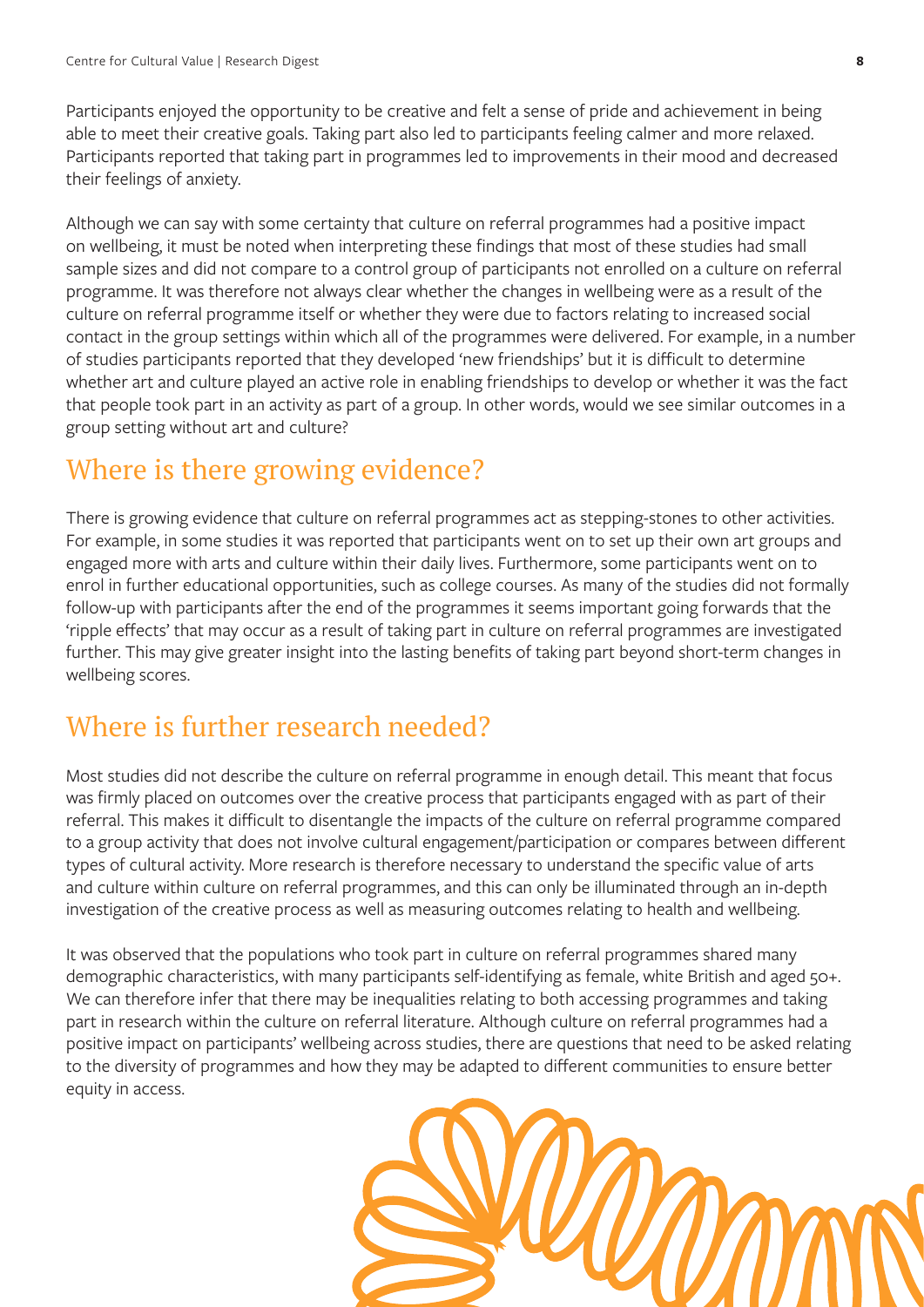<span id="page-8-0"></span>Only a handful of studies investigated the longitudinal impacts of culture on referral, with most studies measuring impacts pre-programme and immediately post-programme. In order to understand whether there are lasting benefits of culture on referral programmes longitudinal perspectives are needed that seek to investigate the longer-term benefits of taking part. Without this knowledge we risk seeing each programme as independent rather than part of a wider culture on referral ethos within different healthcare and community settings both in the UK and internationally.

All the studies identified for this review examined the outcomes of a range of culture on referral programmes, but they did not contextualise the programmes within the specific setting they were operating within. Culture on referral programmes operate within complex systems that bring together primary care services, link workers, community organisations, cultural organisations and creative practitioners. Further research is therefore needed to understand culture on referral programmes within the different contexts in which they operate, rather than as standalone projects. This will enable greater understanding of how to develop sustainable culture on referral programmes that can provide more opportunities for access to a wider group of people.

### **Conclusions and implications**

Although all the studies demonstrated positive outcomes relating to wellbeing for participants taking part in culture on referral programmes, there is still significant progress that needs to be made within this research area to be able to create a stronger evidence base. This is due to the following factors:

- While the wealth of research within England is a positive thing, there is a clear need for a greater geographical spread of research. While there is a lot of activity relating to social prescribing and culture on referral which is happening in England, it is important to understand culture on referral programmes within different policy and healthcare contexts globally.
- There is a lack of exploration into the arts and cultural programmes themselves. This means it is difficult to determine the specific value of arts and culture over other group-based activities (e.g. peer-support groups), and we cannot yet speak to the benefits of specific arts and cultural activities (e.g. dance vs. visual participatory arts) for specific health and wellbeing needs.
- There is an apparent lack of diversity in the participant groups reported within studies. The primary population drawn upon across studies was female, aged over 50 and white British. While it is difficult to determine whether this is due to the processes linked to recruiting research participants or is indicative of wider diversity issues, there is a clear need to explore diversity and inclusion within the research agenda going forwards.
- There is limited exploration of longitudinal impacts of taking part in culture on referral programmes for participants. This means that it is not yet possible to determine whether culture on referral programmes lead to health and wellbeing outcomes in the longer-term. This is important because it will enable an understanding of whether culture on referral programmes lead to, for example, fewer GP visits, participants feeling more connected to their local communities etc.

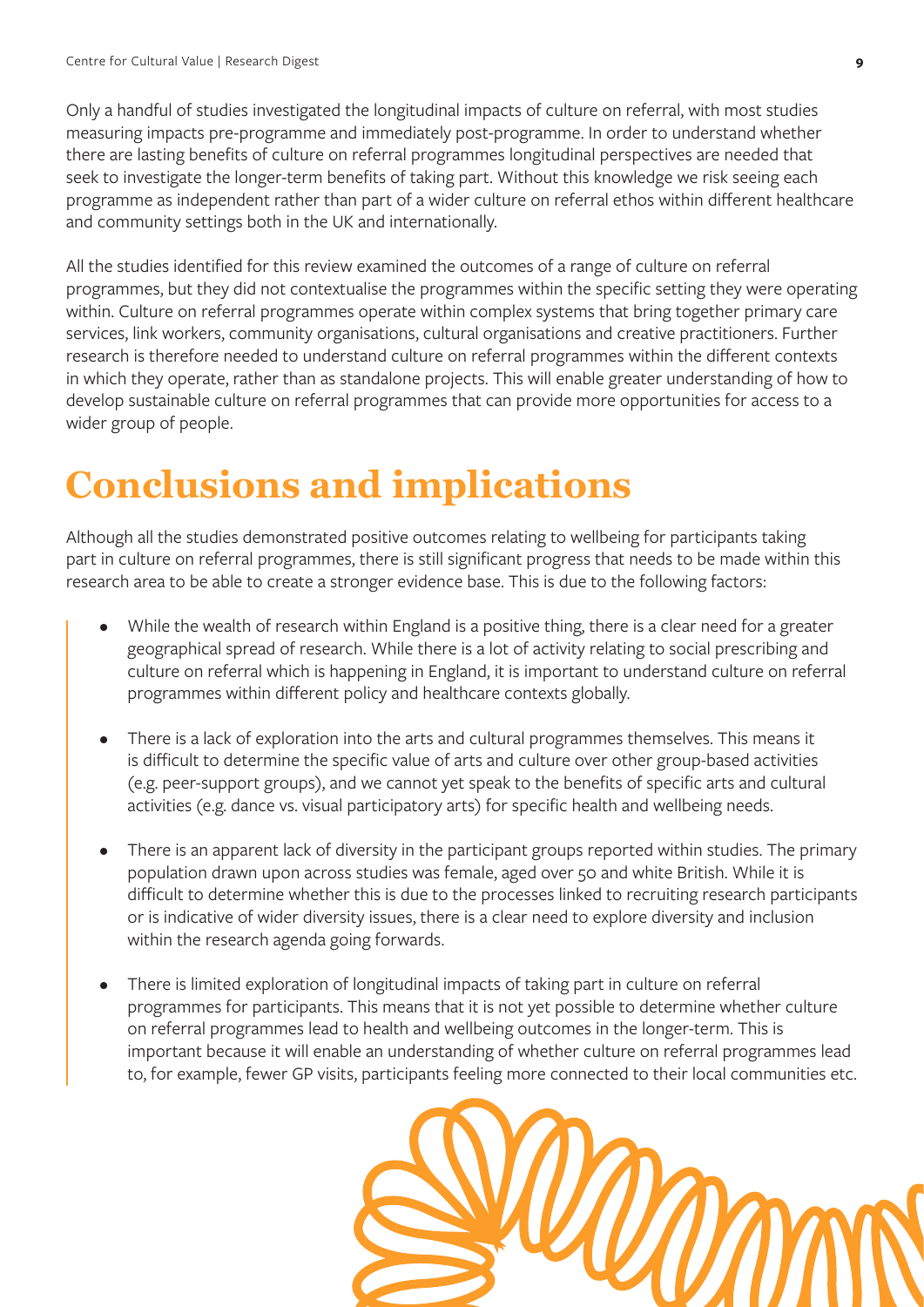<span id="page-9-0"></span>Finally, it is important to note that the 2019/20 coronavirus pandemic will impact on the ability for many culture on referral programmes to be engaged with face-to-face. While we have not identified any published literature that focuses on the digital delivery of culture on referral programmes, it will be necessary to learn how programmes have been adapted during this time and what the implications are for the facilitation of programmes going forwards.

## **Next steps**

Our research and evidence base for cultural value needs to respond to what works now and what needs to change in the future, so that we support practitioners and policymakers to develop models and practices that are more robust, equitable and sustainable.

We will review this publication in summer 2021 to reflect relevant research and evaluation that was published after the first edition of this digest.

If you are aware of new publications or feel we have missed a vital piece of research or evaluation that should be included in our 2021 update please **get in touch** at: [ccv@leeds.ac.uk](mailto:ccv%40leeds.ac.uk?subject=)

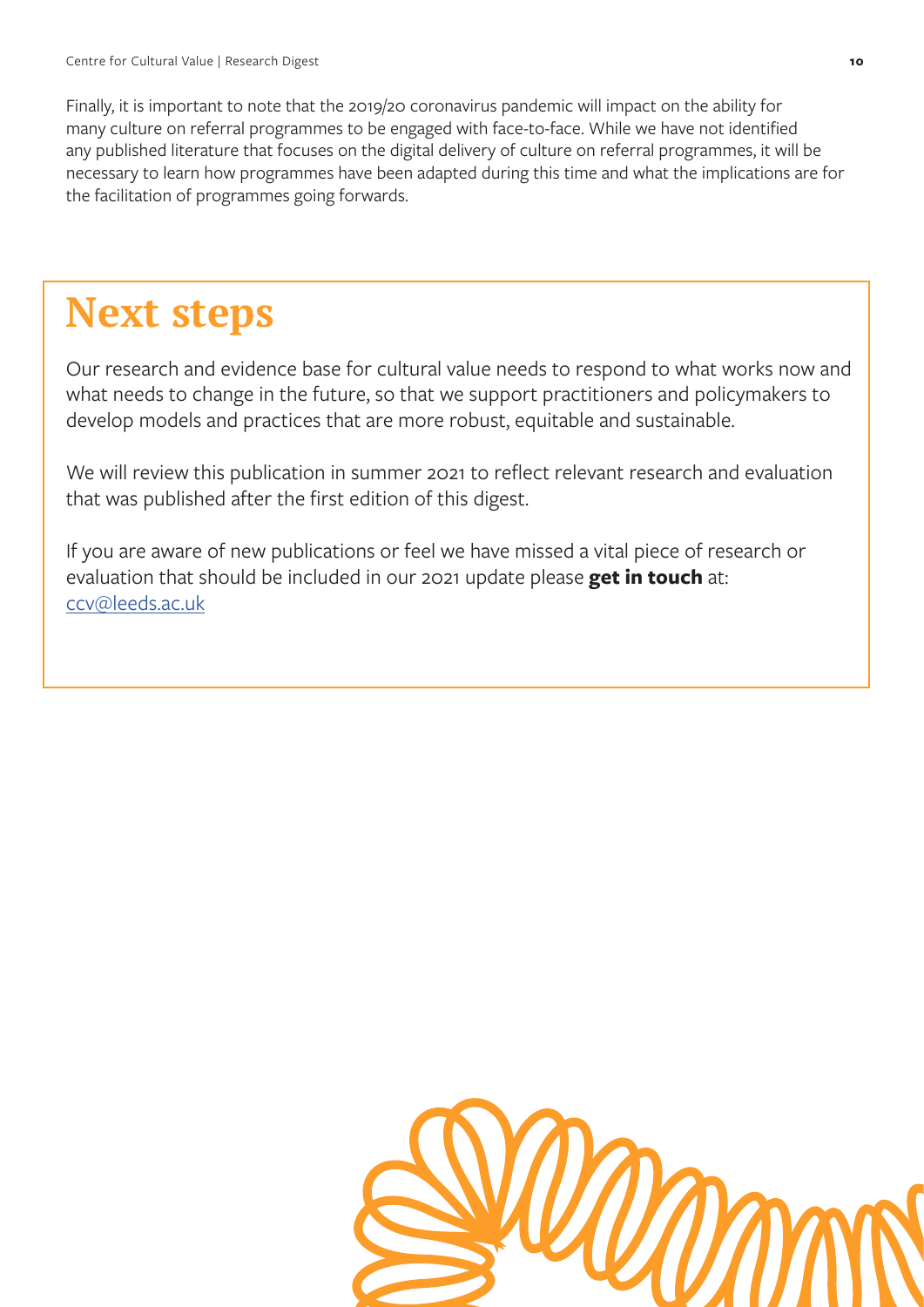# **Studies included in the review**

- 1. Baker, D., Ley, A., Alexander, J. and Beer, A. 2012. Eco art on prescription. Mental Health and Social Inclusion. **16**(2), pp. 84-89.
- 2. Crone, D., Sumner, R., Baker, C., Loughren, E., Hughes, S. and James, D. 2018. 'Artlift' arts-on-referral intervention in UK primary care: updated findings from an ongoing observational study. The European Journal of Public Health, **28**(3), pp.404-409. DOI: [10.1093/eurpub/cky021](https://doi.org/10.1093/eurpub/cky021)
- 3. Holt, N. 2020. Tracking momentary experience in the evaluation of arts-on-prescription services: using mood changes during art workshops to predict global wellbeing change. Perspectives in Public Health. Advanced Online Publication, DOI: [10.1177/1757913920913060](https://doi.org/10.1177%2F1757913920913060)
- 4. Jensen, A. 2019. Culture vitamins–An arts on prescription project in Denmark. Perspectives in Public Health. **139**(3), pp.131-136. DOI: [10.1177/1757913919836145](https://doi.org/10.1177%2F1757913919836145)
- 5. Makin, S. and Gask, L. 2012. 'Getting back to normal': the added value of an art-based programme in promoting 'recovery' for common but chronic mental health problems. Chronic Illness. **8**(1), pp.64-75. DOI: [10.1177/1742395311422613](https://doi.org/10.1177%2F1742395311422613)
- 6. Poulos, R.G., Marwood, S., Harkin, D., Opher, S., Clift, S., Cole, A.M., Rhee, J., Beilharz, K. and Poulos, C.J. 2019. Arts on prescription for community dwelling older people with a range of health and wellness needs. Health & social care in the community, **27**(2), pp.483-492. DOI: [10.1111/hsc.12669](https://doi.org/10.1111/hsc.12669)
- 7. Stickley, T. 2010. The arts, identity and belonging: A longitudinal study. Arts & Health. **2**(1), pp.23-32. DOI: [10.1080/17533010903031614](https://doi.org/10.1080/17533010903031614)
- 8. Stickley, T. and Eades, M. 2013. Arts on prescription: a qualitative outcomes study. Public Health, **127**(8), pp. 727-734. DOI: [10.1016/j.puhe.2013.05.001](https://doi.org/10.1016/j.puhe.2013.05.001)
- 9. Stickley, T. and Hui, A. 2012. Social prescribing through arts on prescription in a UK city: participants' perspectives (part 1). Public Health, **126**(7), pp.574-579. DOI: [10.1016/j.puhe.2012.04.002](https://doi.org/10.1016/j.puhe.2012.04.002)
- 10. Thomson, L.J., Lockyer, B., Camic, P. and Chatterjee, H. 2018. Effects of a museum-based social prescription intervention on quantitative measures of psychological wellbeing in older adults. Perspectives in Public Health, **138**(1), pp.28-38. DOI: [10.1177/1757913917737563](https://doi.org/10.1177%2F1757913917737563)
- 11. Thomson, L., Morse, N., Elsden, E. and Chatterjee, H. 2020. Art, nature and mental health: assessing the biopsychosocial effects of a 'creative green prescription' museum programme involving horticulture, artmaking and collections. Perspectives in Public Health. Advanced Online Publication. DOI: [10.1177/1757913920910443](https://doi.org/10.1177%2F1757913920910443)
- 12. van de Venter, E. and Buller, A. 2015. Arts on referral interventions: a mixed-methods study investigating factors associated with differential changes in mental well-being. Journal of Public Health, **37**(1), pp.143- 150. DOI: [10.1093/pubmed/fdu028](https://doi.org/10.1093/pubmed/fdu028)
- 13. Vogelpoel, N. and Jarrold, K. 2014. Social prescription and the role of participatory arts programmes for older people with sensory impairments. Journal of Integrated Care, **22**(2), pp. 39-50. DOI: [10.1108/JICA-](https://doi.org/10.1108/JICA-01-2014-0002)[01-2014-0002](https://doi.org/10.1108/JICA-01-2014-0002)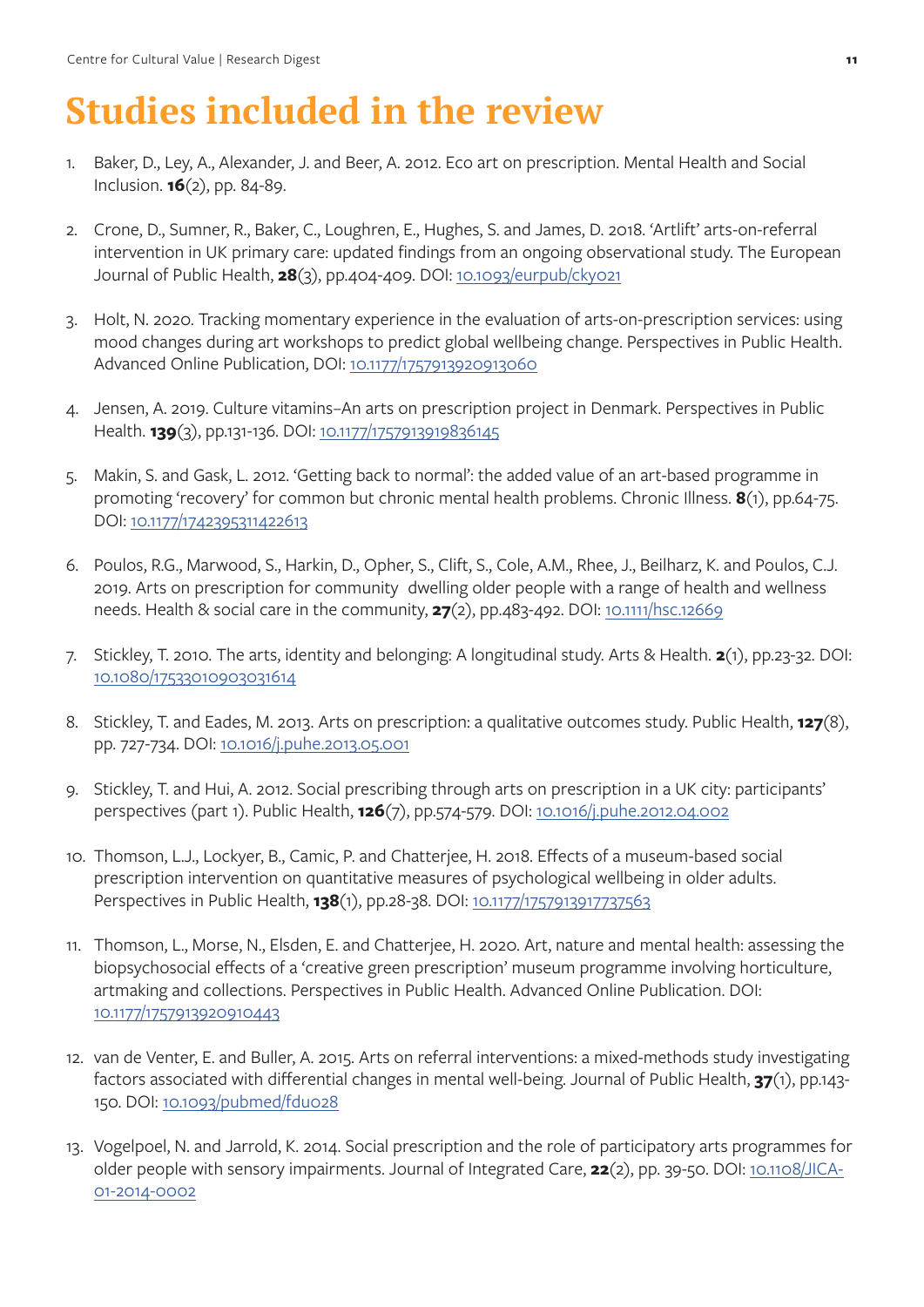### <span id="page-11-0"></span>**Glossary**

The following definitions are intended to provide a workable guide to readers who are not specialist in this area rather than being conclusive definitions of terms.

| Anxiety                         | Feeling worried, fearful or afraid. For more information see: Mind's resource on<br>anxiety and panic attacks.                                                                                                                                                                                                                                              |  |  |  |  |
|---------------------------------|-------------------------------------------------------------------------------------------------------------------------------------------------------------------------------------------------------------------------------------------------------------------------------------------------------------------------------------------------------------|--|--|--|--|
| Culture<br>on referral          | A non-medical referral by a GP or other health/social care professional, local<br>agencies (including cultural organisations and community groups) or a self-<br>referral to an arts/cultural programme with the aim of improving health and/or<br>wellbeing. These referrals sit within the broader movement of 'social prescribing'.                      |  |  |  |  |
| <b>Depression</b>               | Long-term experience of low mood which impacts on everyday life. For more<br>information see Mind's resource on depression.                                                                                                                                                                                                                                 |  |  |  |  |
| <b>Link worker</b>              | Link workers use a holistic perspective to work in partnership with people<br>and communities in order to create plans and meet the needs of those being<br>referred to social prescribing programmes.                                                                                                                                                      |  |  |  |  |
| Peer-reviewed                   | Studies which are evaluated by other experts in the field ahead of publication to<br>ensure it is high quality.                                                                                                                                                                                                                                             |  |  |  |  |
| <b>Primary care</b><br>services | Day-to-day healthcare and first point of contact for healthcare (e.g. a GP practice<br>or pharmacy).                                                                                                                                                                                                                                                        |  |  |  |  |
| <b>Primary</b><br>research      | Collecting new data through a research project rather than using data or<br>research that has already been collected.                                                                                                                                                                                                                                       |  |  |  |  |
| <b>Secondary</b><br>research    | Summarising, collating or synthesising already existing primary research data.                                                                                                                                                                                                                                                                              |  |  |  |  |
| <b>Social</b><br>prescribing    | The referral to a non-medical intervention by a health or social care professional<br>or localy agency to meet helath or wellbeing needs                                                                                                                                                                                                                    |  |  |  |  |
| <b>Synthesise</b>               | Bringing together evidence from several sources to produce a summary.                                                                                                                                                                                                                                                                                       |  |  |  |  |
| <b>Systematic</b><br>approach   | Following a set approach to reviewing evidence which ensures appropriate<br>evidence is identified and the quality of studies is evaluated.                                                                                                                                                                                                                 |  |  |  |  |
| <b>Wellbeing</b>                | A complex term that encapsulates feelings of comfort, health or happiness<br>across several areas in life including physical, psychological, social and economic<br>factors. It is a personal and subjective experience but can also be understood<br>in terms of groups and communities. For more information see What Works<br>Wellbeing's resource page. |  |  |  |  |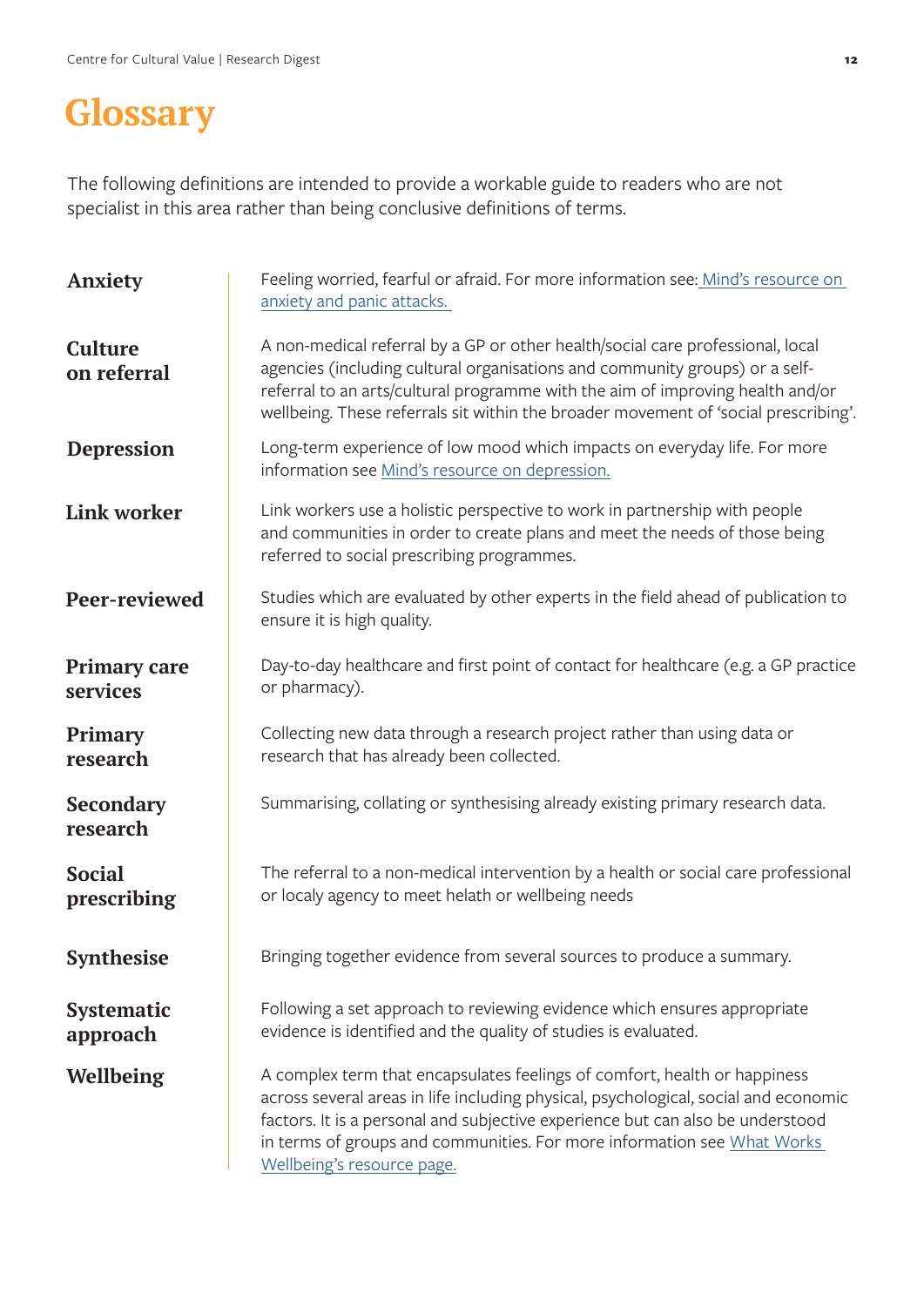#### <span id="page-12-0"></span>**Table of studies**

| <b>First Author</b><br>(Year) | Participant Group                                         | Referral Route                                                | No. of<br>Participants | Programme Type                                                                                         | Programme<br>Length    | Hours per<br>week      |
|-------------------------------|-----------------------------------------------------------|---------------------------------------------------------------|------------------------|--------------------------------------------------------------------------------------------------------|------------------------|------------------------|
| <b>Baker</b><br>(2012)        | Mild-to-moderate<br>depression, stress or<br>anxiety      | Not reported                                                  | 39                     | Mixed visual arts (inc.<br>photography,<br>sketching, and<br>painting)                                 | 10 weeks               | 3                      |
| Crone<br>(2018)               | Multiple wellbeing<br>challenges                          | GP/<br>Healthcare<br>professional                             | 1297                   | Mixed creative arts<br>(inc. poetry, ceramics,<br>and painting)                                        | 8 or 10<br>weeks       | Not<br>reported        |
| Holt<br>(2020)                | Adults with anxiety<br>and depression                     | Not reported                                                  | 66                     | 'Art workshop'                                                                                         | 12 weeks               | <b>Not</b><br>reported |
| Jensen<br>(2019)              | Referred due to<br>unemployment and<br>anxiety/depression | Job centre                                                    | $\overline{7}$         | Mixed variety of<br>cultural activities (inc.<br>choir singing, art<br>museum visits                   | 10 weeks               | 7                      |
| Makin<br>(2012)               | Referred by GP for<br>anxiety/ depression                 | GP                                                            | 15                     | Mixed visual arts (inc.<br>drawing, painting,<br>pottery)                                              | 6 months               | $\overline{4}$         |
| Poulos<br>(2018)              | Older people (65+)                                        | Healthcare<br>professionals                                   | 127                    | Mixed creative arts<br>(inc. visual arts,<br>photography, dance)                                       | 8 to 10<br>weeks       | <b>Not</b><br>reported |
| <b>Stickley</b><br>(2010)     | Referred by GP for<br>mental health<br>challenges         | Primary care<br>services                                      | 11                     | Not reported                                                                                           | <b>Not</b><br>reported | <b>Not</b><br>reported |
| <b>Stickley</b><br>(2012)     | Not reported                                              | Not reported                                                  | 16                     | 'Mixed media'                                                                                          | 10 weeks               | <b>Not</b><br>reported |
| <b>Stickley</b><br>(2013)     | Not reported                                              | Mental health<br>professionals/<br>voluntary<br>sector        | 10                     | Not reported                                                                                           | <b>Not</b><br>reported | <b>Not</b><br>reported |
| Thomson<br>(2018)             | Older people (65+)                                        | Health/social<br>care<br>professionals<br>and third<br>sector | 115                    | Museum programme<br>(inc. engaging with<br>exhibits, creative and<br>socially interactive<br>sessions) | 10 weeks               | $\overline{2}$         |
| Thomson<br>(2020)             | Adult mental health<br>users                              | Community<br>partners                                         | 46                     | Museum programme<br>(inc. creative arts and<br>nature interactions)                                    | 10 weeks               | $\overline{2}$         |
| van de<br>Venter<br>(2014)    | Mild-to-moderate<br>mental ill health                     | Not reported                                                  | 44                     | Mixed creative arts<br>(inc. painting, music,<br>photography and film)                                 | 20 weeks               | <b>Not</b><br>reported |
| Vogelpoel<br>(2014)           | Older people with<br>sensory impairments                  | GP                                                            | 12                     | 'Participatory arts'                                                                                   | 12 weeks               | Not<br>reported        |